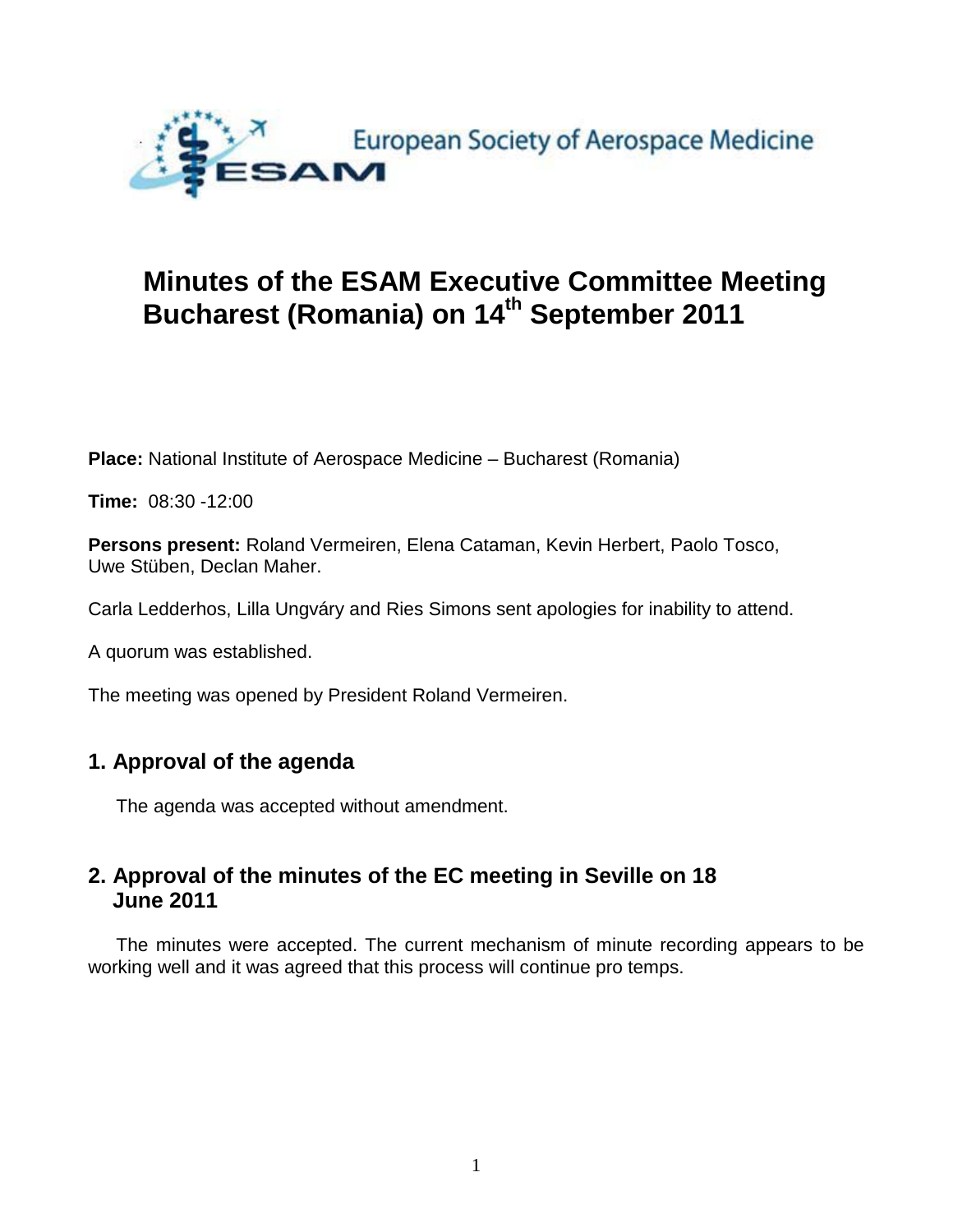# **3. Budget**

### Status fees 2011

 Paolo made a presentation on behalf of Carla. This was a summary of her report of the current financial status of ESAM, including the societies who did not pay. They are not yet listed. Kevin asked that the list of member associations entitled to vote, be given to Declan who is acting in Locum for Gabor as head of the nomination committee at the GA. We have circa €42,000 on our account. We outlined the position regarding communication with the Auditors. Ramon is in Bucharest, and it is hoped that David will be able to get here. Roland asked Paolo to give the accounts to Ramon for auditing.

### **4. General Assembly 2011**

### Practical organisation

### Comments changes in Statutes

#### Vote President-elect

 Kevin mentioned the comments supporting the concept of President Elect. Roland said that we must have a quorum at the GA. We will need 50% of the entitled voting members, which translates to 14 members present, and require 75% of their votes. The existing statutes do not mention the position of a "Proxy", but do not ban it. We will need to identify who will vote by proxy. Declan will produce cards to act as voting cards for the members and the "quora", This must be defined prior to the GA. Kevin said that a member state may pay on the day, and should be included for voting. Twenty eight member associations have paid to date, and they have voting rights.

 Lars has proposed Anthony Wagstaff as a candidate for President Elect but Gabor had closed the date for nominations prior to this nomination. But it is only after the change in statures that there would be a closing date. Anthony has expressed a wish to be involved and active again in ESAM. He has an interest and agreed to seek candidature as Vice President next year. We need to keep harmony and positive feeling to bring the group forward.

 Kevin contends that the reason for the changes in the statutes is to increase democracy and transparency. Elena suggested that Roland speaks of the need for change and why ESAM is going in this direction. Roland emphasised the need for inclusiveness. This will continue.

 Roland ran through the format of the GA: the presidential address, followed by the financial report by Paolo. Ries will give his report on the AB. Kevin will speak of the proposed changes to the statutes and give an update on ECAM 2012 .There will be a report of the nomination committee: there is a need for a vote even in the case of only one candidate. There is also a need to vote for 2 auditors. Ramon agreed to stand as second auditor.

Kevin gave a run through his presentation.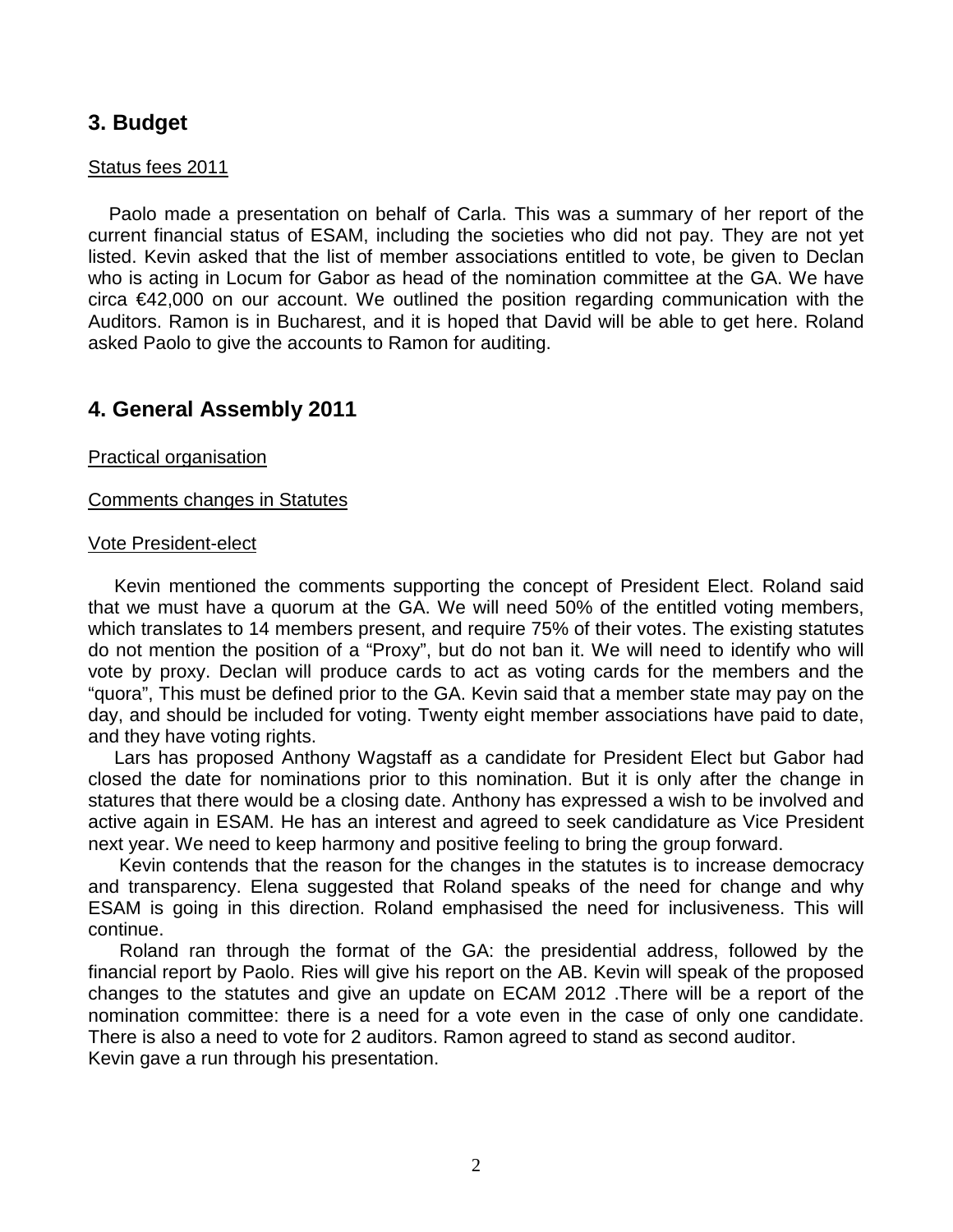# **5. Advisory Board**

### General meeting AB after GA

### Activities / Position papers: reactions insulin proposal

### Scientific ESAM Journal online

 Roland spoke of the Proposal Paper on diabetes. He has shown it to EASA and to ICAO. The paper was discussed at the medical group meeting in Cologne. It will be taken into account during the upcoming review of the aero-medical requirements and it appeared to have the support of those present. It will thus be in the rule making process and can be incorporated in the future. Sally Evans' proposal about a follow-up protocol of diabetes was put forward at EASA accepting only type 2 diabetes. This protocol can already be introduced in the LAPL.

 Yesterday, Roland spoke to Claude Thibault, (IATA & IAASM) who was very interested that Europe is considering diabetes.

 Last week, in Germany, there was a keen interest in developing a new aerospace medicine European journal. It may be a sub group of the AB. Ries has pointed out that there needs to be a business plan. Prof. Jürgen Graff has spoken with Uwe and he is keen, young and has published widely. He could act on the Editorial Board.

# **6. ECAM 2012**

### Update ECAM 2012

 Kevin presented the draft program for ECAM 3. The UK national association meeting will take place on Friday evening. On Saturday the theme of the conference will be dealing with incapacitation and environmental extremes followed by the Gala dinner (black tie/National dress). There will be packages involving two days, Gala dinner etc. for circa €450, and an accompanying persons' package including a day tour on Saturday to London for €550. These prices exclude accommodation, which is available in the Sheraton, or also locally at the Ibis. There will be a link to the UK national association website on the ESAM website; a scientific committee including Prof. Bagshaw; an organisation committee including Declan. There will be space for 15/16 papers over 2 days. All of the figures are based on 250 delegates present. The panels were discussed. There should be three.

 Lilla has suggested that ESAM looks in future itself for a cheap local venue where we can have the ECAM. We should ask the local association to facilitate it, rather than wait for an invitation.

 Roland asked that we consider using the ECAM as a location for refresher courses in the European system, like the FAA does at AsMA. Consider it for the ECAM 2014 in Oslo, i.e. in combination it with the national meeting.

Paolo offered Naples for ESAM GA 2013.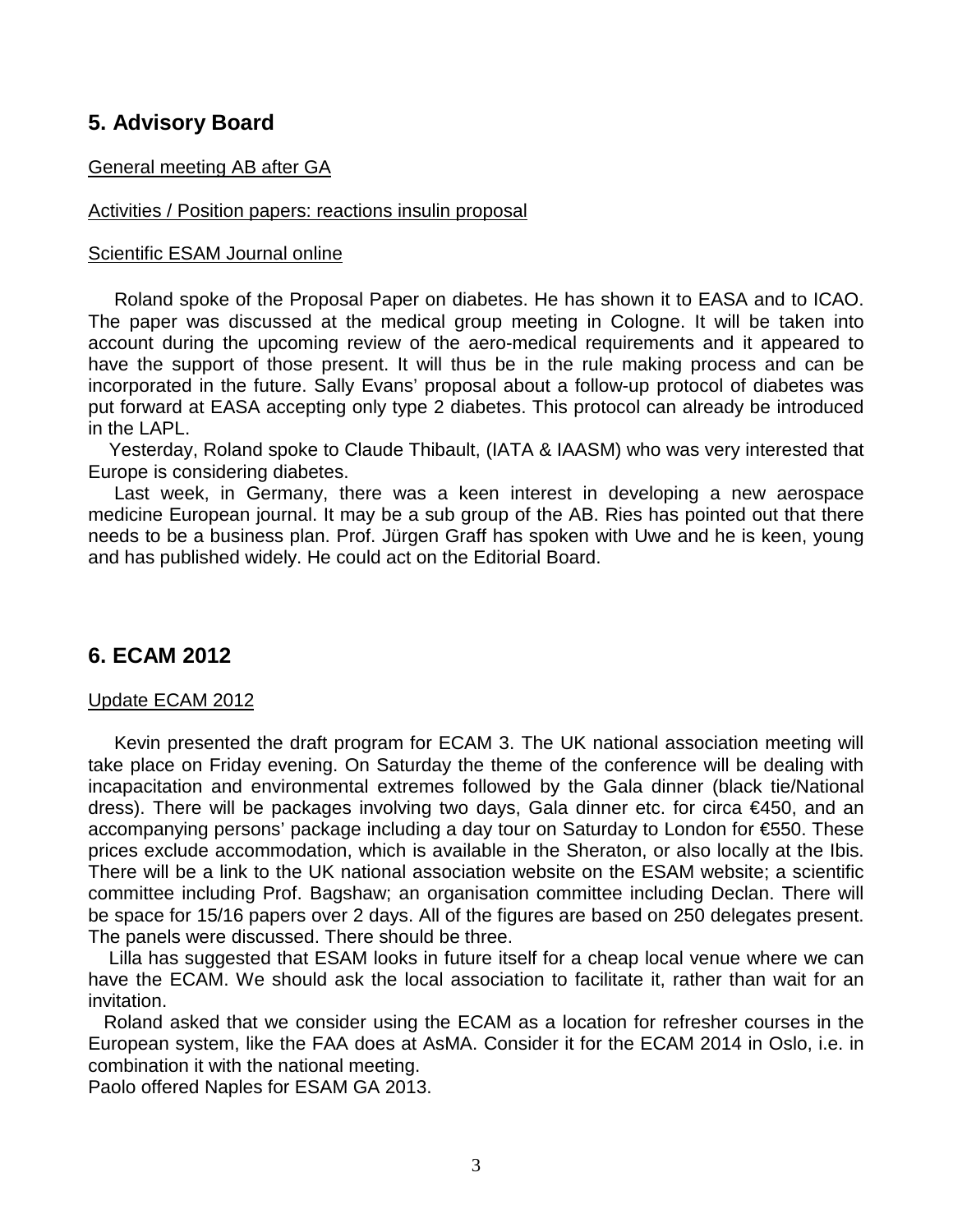# **7. EASA**

### Meeting Medical Group

### 3 ESSI groups

 Roland outlined the proposed process of medical certification. AME's will have to send the medical reports to the AMS of the state of issue of the license. All addresses will need to be updated. Uwe was concerned that the burden will be on the AME's and the authorities will just wait for the data and not take an active role in record keeping or collection. These adresses should be provided by EASA.

 Kevin cited difficulties that exist, at present, about appropriate report destinations. Uwe feels that it is EASA's responsibility to provide the information allowing the AME to complete the work. Roland considered a position paper by the AB on the process of data transfer and the potential unsafe nature of this. In the context of the future where different EASA licenses will be possible, he explored issues in the following scenario: A pilot has a CLASS 1 in Sweden, his Helicopter license in Italy and his PPL in the UK. Where are the original medical files? At present, only some AMS ask for the complete medical record. We need a database of pilots, their medical files and the location of record storage. Uwe said we must insist that the Authorities provide the information. Kevin posed the question: "Is the possession of a duly issued license, adequate proof that someone is legally allowed to fly? "Where does the legal liability stand?" Elena expressed concern about the manner and dramatic speed of the changes in the regulation process. She spoke of the fear of medical tourism. Roland asked the AB to draft a paper highlighting these problems that will be forwarded to EASA.

 Roland spoke of Lars request for a position paper on Human Factors. In commercial operations, the ESSI group should look at the safety issues regarding the medical certification for pilots in different types of operations. Lars is very active and Roland will make contact with Lars.

 Dr. Sally Evans has confirmed the formation of a subgroup within the CMO forum to assess accreditation of AME refresher courses and training to offer harmonisation across Europe. Uwe spoke of his concern at the absence of representation by ESAM in the subgroup. He contended that it is usually the training body which assesses the hours to be accredited. He hoped that the forum would accept the presence of a member from ESAM.

 Roland explained that accreditation is a legal power that has been granted to the CMO's, not to others. But we can have a group that would suggest the numbers of hours to be accredited, and send this to the CMO forum subgroup. Kevin suggested that we should wait to see how the CMO subgroup responds to the ECAM 2012 accreditation proposal, and respond to that, if required. Roland said that official pan-European mutual recognition does not yet exist for accreditation, the nearest we have now is the position being offered by the CMO Forum.

 Elena emphasised that each CMO has the privilege to define the accreditation hours, and that this offer represents a huge leap forward. We have got the CMO's to accept the concept of harmonised accreditation. Uwe, Ries and Elena will assess proposed courses according the content of the ESAM syllabus and then forward it to the CMO subgroup. After some time, it could become standard practice. Paolo asked if ESAM would look for an official accreditation role, but Kevin pointed out that it has been delegated by EASA to the national Authorities. In the EASA Implementing Rules, which are not yet applicable, it will be the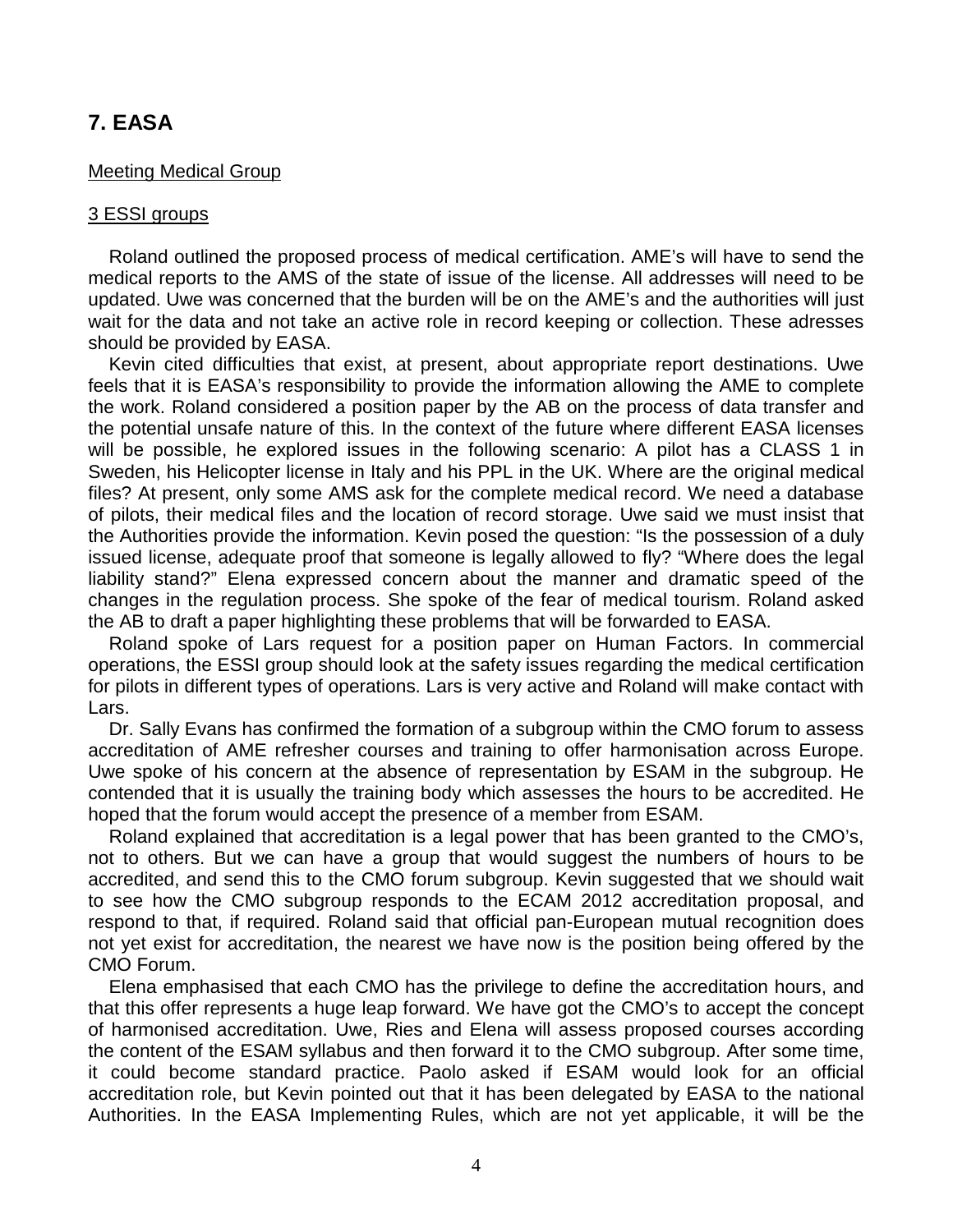Competent Authority who will have the final say, according to Roland. All agreed that the agreement with the CMO forum is a good starting point and that we should assess how this process develops.

 Kevin suggested a board, consisting of Uwe, Ries and Elena, that would review the refresher course and propose the accreditation Any member association could submit the content of any refresher course/ syllabus/ meeting. ESAM can offer this service, where this board reviews it and send it to the CMO subgroup. The National Authority finally decides upon the accreditation but will in principle follow the CMO subgroup advice.

 ESAM will send an email to each of the association offering this service. Roland said that ESAM will gain credibility by doing it seriously. We can offer the ESAM stamp and the CMO approval. It may become the gold standard as how to apply for accreditation. Uwe asked if ESAM will publish their accreditation assessment on the website, along with the process and policy. Roland will circulate the proposal to the EC-AB and then Elena will form a draft for publication on the website.

### **8. AsMA**

### ESAM Scientific Meeting during AsMA Congress in Atlanta (USA) May 2012

### Publicity in the "Blue Journal" for next year's ESAM Meeting at AsMA

### News joint ESAM-AsMA Meeting 2018 foreseen

 Roland gave overview of the planned ESAM meeting at AsMA 2012 on the Wednesday from 12-14:00 in Atlanta. ESAM should pay for advertising in the Blue Journal. We will need speakers on a number of contentious topics, such as the diabetic pilot, SSRI's and anticoagulants. Kevin said we need to be ready by then end of the year and that we must have speakers of the calibre that can publish. ESAM should have four presenters. Uwe said he would follow up with Hans Pongratz about the joint meeting with AsMA in Europe.

### **9. Website**

### Publication external papers

 All EC members agreed with the need of a policy. ESAM can publish articles, but it is not the opinion of ESAM unless clearly stated. Roland asked the French and the Italians to send in papers. Elena said we must be very careful what is published on the site. It is better to have less on the site than more if it is wrongly seen as being the opinion of ESAM. Should we have the EC or the AB to vet articles or papers? Paolo suggested creating a hyperlink to the original location of the paper, rather than publishing the paper on our site, creating a clear distinction between ESAM and the opinion, unless also adopted by ESAM. Roland agreed. Uwe felt that only position papers should be on the website. All other elements can be published in the journal. Kevin offered to draft a paper on website content.